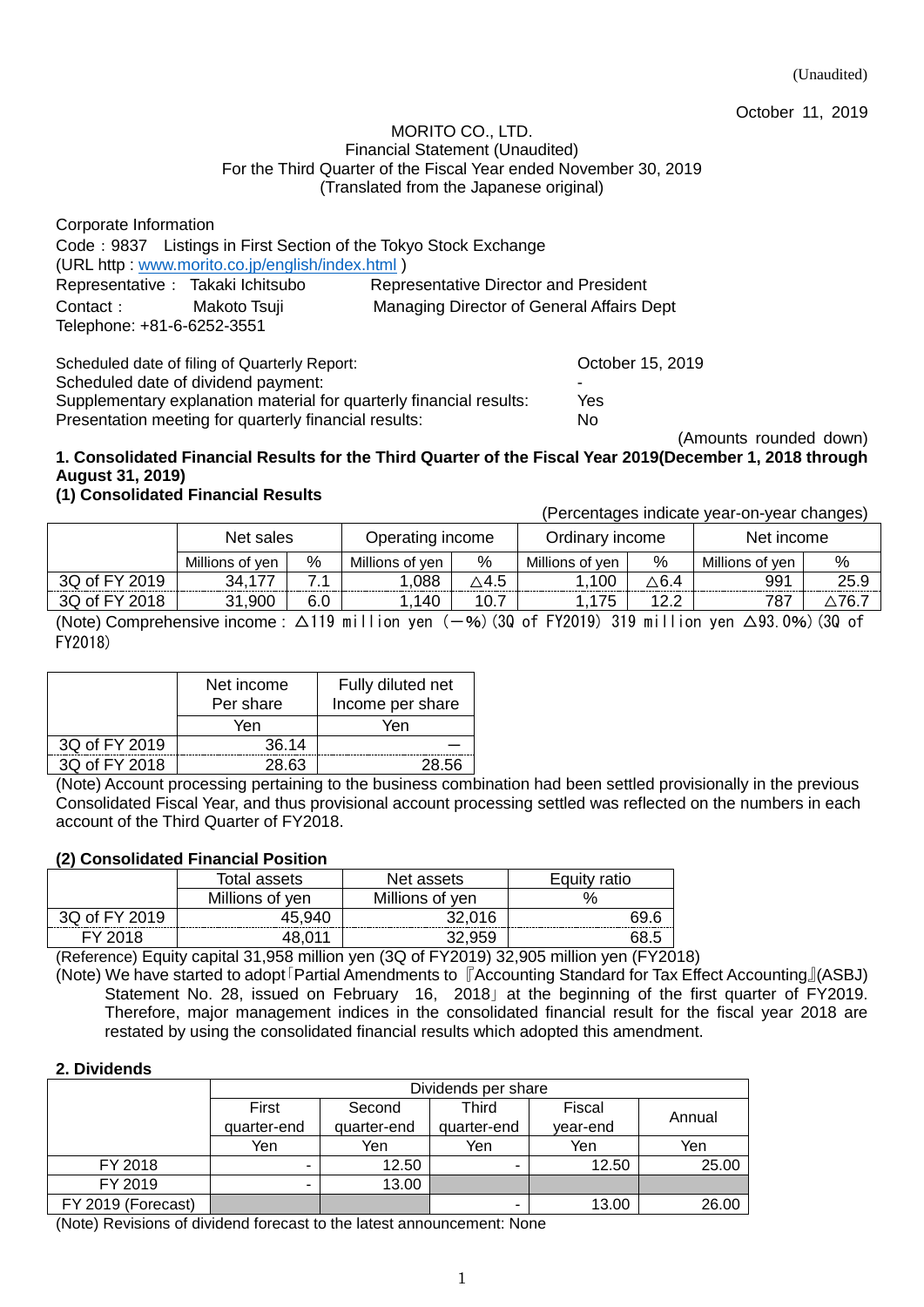# **3. Consolidated Forecast for FY 2019 (December 1, 2018 through November 30, 2019)**

|           | <b>Net Sales</b>   |     | Operating income   |      | Ordinary profit    |     | Net income         |      | Net income<br>per share |
|-----------|--------------------|-----|--------------------|------|--------------------|-----|--------------------|------|-------------------------|
|           | Millions of<br>ven | %   | Millions of<br>yen | %    | Millions of<br>ven | %   | Millions of<br>ven | %    | Yen                     |
| Full year | 000.7<br>47        | 7 N | .900               | 10.1 | ,900               | 6.1 | .400               | 11.3 | 50.90                   |

(Percentages represent changes from corresponding period of previous year)

(Note) Revision of performance forecast to the latest announcement: None

\*Notes

(1) Changes of important subsidiaries during the period : None (changes of specific subsidiaries in accordance with changes in the scope of consolidation)

Newly included : None Excluded : None

(2) Adoption of special accounting treatment for preparing quarterly consolidated financial statements: None

(3) Changes in accounting policies and changes or restatement of accounting estimates

| (i)   | $\sim$ , and the state of the state of the state of the state of the state of the state of the state of the state of the state of the state of the state of the state of the state of the state of the state of the state of th<br>Changes in accounting policies caused by revision of accounting standards: | <b>None</b> |
|-------|---------------------------------------------------------------------------------------------------------------------------------------------------------------------------------------------------------------------------------------------------------------------------------------------------------------|-------------|
| (ii)  | Changes in accounting policies other than (i):                                                                                                                                                                                                                                                                | <b>None</b> |
| (iii) | Changes in accounting estimates:                                                                                                                                                                                                                                                                              | <b>None</b> |
| (iv)  | Restatements:                                                                                                                                                                                                                                                                                                 | <b>None</b> |

(4) Number of outstanding shares (common shares)

(i) Number of outstanding shares, including treasury shares at end of period:

|       | 30,800,000 shares                                             | (as of August 31, 2019)   |
|-------|---------------------------------------------------------------|---------------------------|
|       | 30,800,000 shares                                             | (as of November 30, 2018) |
| (iii) | Number of shares of treasury stock at end of period:          |                           |
|       | 3,420,060 shares                                              | (as of August 31, 2019)   |
|       | 3,290,700 shares                                              | (as of November 30, 2018) |
|       | (iii) Average outstanding number of shares during the period: |                           |
|       | 27,427,884 shares                                             | (the 3Q of FY2019)        |
|       | 27,504,233 shares                                             | (the 3Q of FY2018)        |

\* This quarterly financial summary is not subject to quarterly review by certified public accauntants or an audit firm.

Disclosure and other special notes regarding performance forecasts.

The forecast in this cumulative quarterly statement is based on information available to Morito Group and certain premises which are deemed to be rational, and numbers we actually get may greatly differ from those in the forecasts due to various factors.

As for supporting premises to the performance forecasts or notes to be kept in mind for the usage of this forecasts, refer to "1. Qualitative Information for the Period under Review (2) Forecasts of Consolidated Business Results and other Forward-looking Information" in the attached page 5.

In addition, we have introduced "Stock Granting Trust (J-ESOP)" and "Board Incentive Plan (BIP)".Consequently, the shares held by Trust and Custody Service Bank, Ltd. and the Master Trust Bank of Japan, Ltd are included in the treasury stock.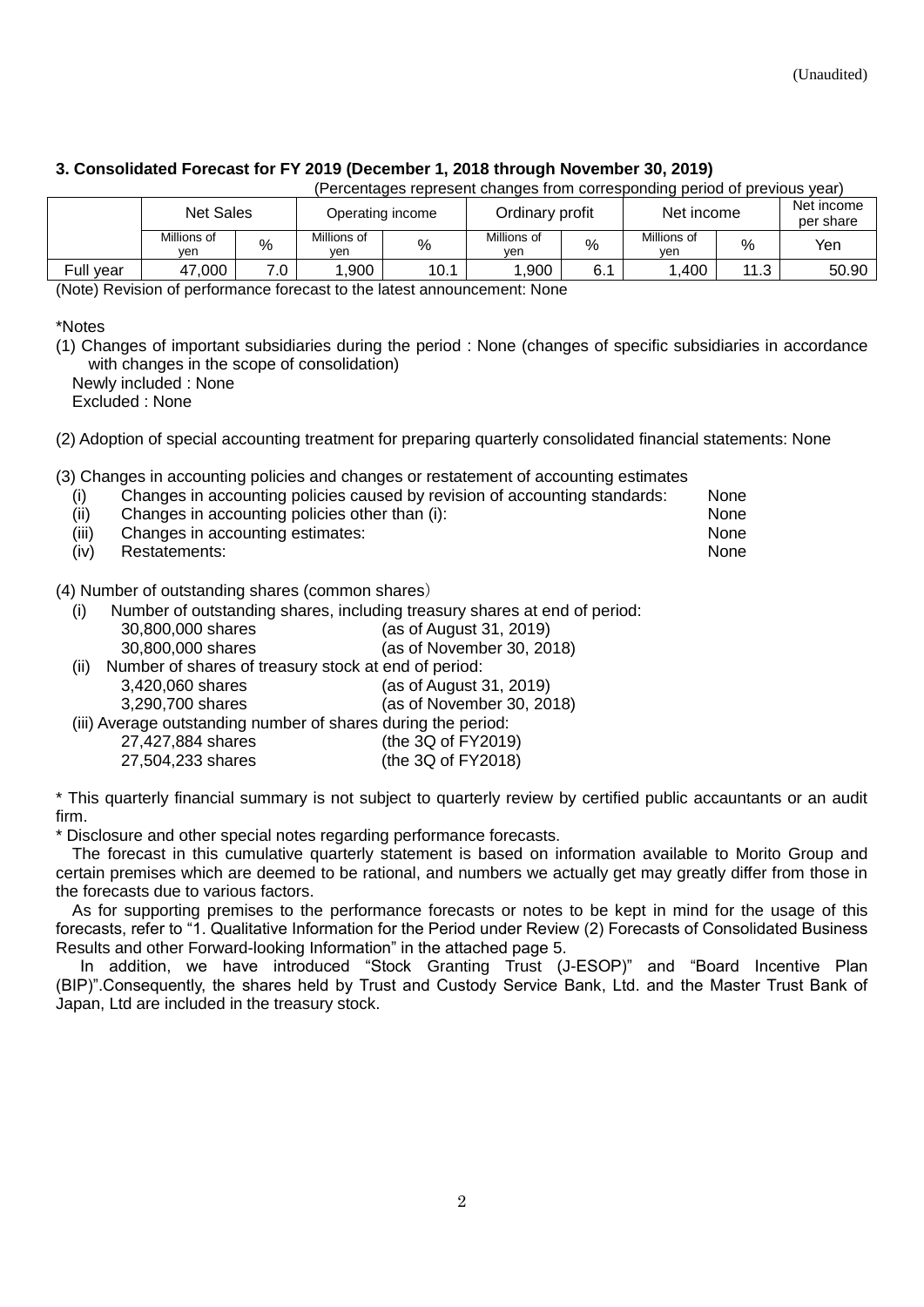# Index

| (2) Forecast of Consolidated Business Results and other Forward-looking Informantion 5       |  |
|----------------------------------------------------------------------------------------------|--|
|                                                                                              |  |
|                                                                                              |  |
| (2) Quarterly Consolidated Statements of Income and Consolidated Statements of Comprehensive |  |
|                                                                                              |  |
|                                                                                              |  |
|                                                                                              |  |
|                                                                                              |  |
|                                                                                              |  |
|                                                                                              |  |
|                                                                                              |  |
|                                                                                              |  |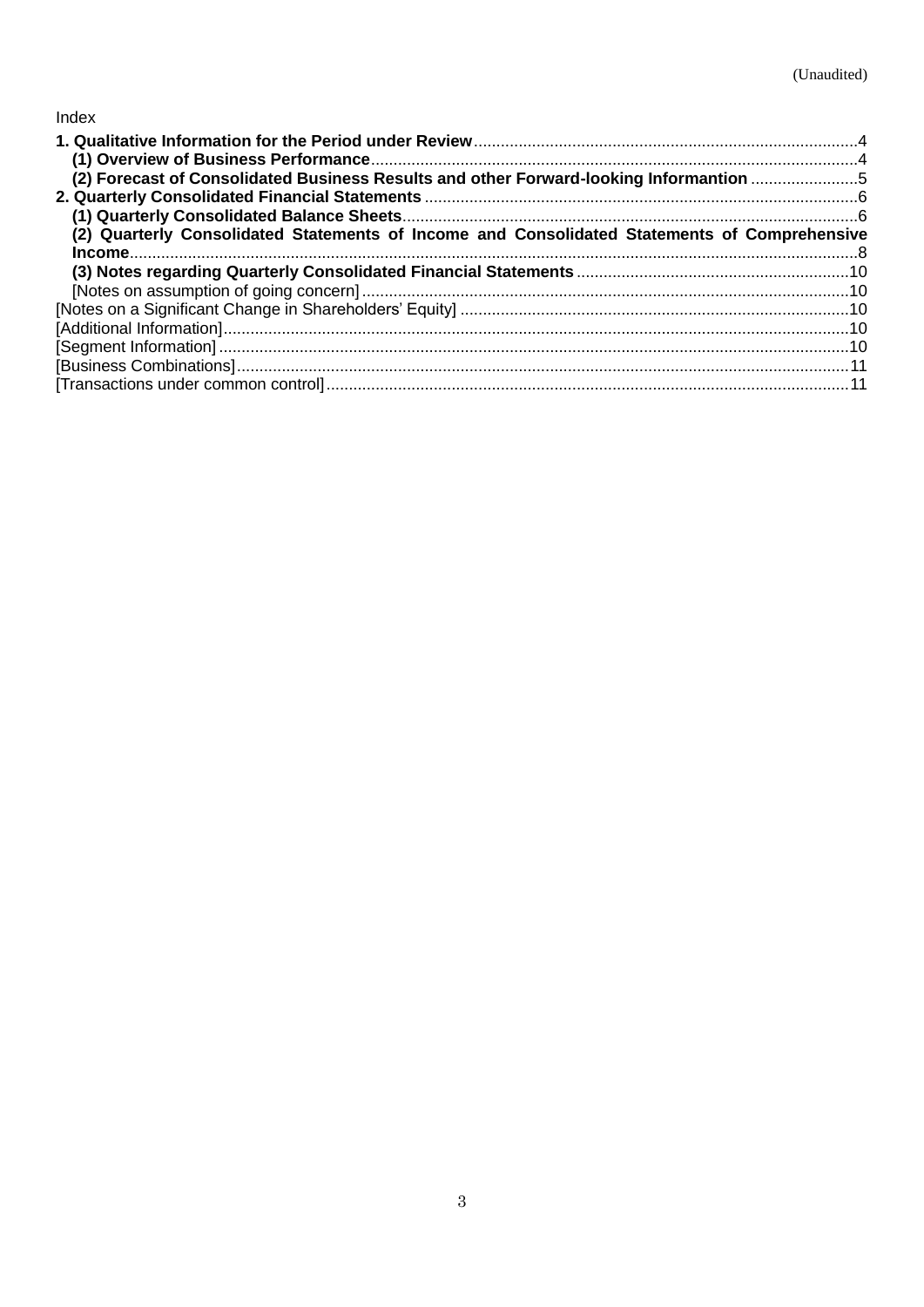## <span id="page-3-0"></span>**1. Qualitative Information for the Period under Review**

### <span id="page-3-1"></span>**(1) Overview of Business Performance**

In the Third quarter (from December 1, 2018 through August 31, 2019) of the fiscal year ended November 30th, 2019, despite the fact that the Japanese economy has been on a gradual recovery trend due to the continued improvement in income environment and steadily increased consumer spending, uncertainties have been growing due to unclear global economy resulted from persistent US and China trade conflicts or the Britain's withdrawal from EU (Brexit) and so on.

In such circumstances, Morito Group who deals with apparel materials and consumer products has made a transition to a holding company system as of June 1, 2019 positioning FY 2019 as "The year of "Structural Reform". Furthermore, we have been pushing forward with our efforts for creating values to satisfy demands from the eras putting weight on developing value-added Japanese items and expanding revenue bases through

cultivating global sales channels. We have also been accelerating our efforts for the growth by developing untapped market as well as existing markets of ASEAN, China, US or Europe, under the corporate vision of 『Create Morito's existence value, Realize "New Morito Group"』

As a result, in the current cumulative third quarterly performance, we reached 34,177 million yen (increased by 7.1% from a year earlier) in Net sales, 1,088 million yen (decreased by 4.5% from a year earlier) in Operating income, 1,100 million yen (decreased by 6.4% from a year earlier) in Ordinary income, and 991 million yen (increased by 25.9% from a year earlier) in quarterly net income.

Furthermore, account processing had been provisionally conducted for the business combination with MANEUVERLINE INC. executed on April 2, 2018 in the previous consolidated third quarter accounting period. However, since the account processing has been settled in the previous consolidated accounting year-end, for the comparisons or analysis of numbers with those in the same quarter of the previous consolidated period, numbers settled after reviewing on the provisional account processing are posted.

|            | 1Q              | 20              | 3Q              |
|------------|-----------------|-----------------|-----------------|
| <b>USD</b> | 112.91 (112.98) | 110.23 (108.23) | 109.90(109.10)  |
| <b>EUR</b> | 128.82 (133.01) | 125.16 (133.15) | 123.50 (130.03) |
| RMB        | 16.32 (17.08)   | 16.33 (17.04)   | 16.07 (17.13)   |
| <b>HKD</b> | 14.42 (14.47)   | 14.05 (13.83)   | 14.02 (13.90)   |
| <b>TWD</b> | 3.66(3.75)      | 3.58(3.70)      | 3.53(3.67)      |
| <b>VND</b> | 0.0048(0.0050)  | 0.0047(0.0048)  | 0.0047(0.0048)  |
| <b>THB</b> | 3.44(3.43)      | 3.49(3.43)      | 3.48(3.42)      |
| <b>MXN</b> | $5.70(-)$       | $5.74(-)$       | $5.75(-)$       |

The exchange rate used for the oversea subsidiaries' consolidated financial statement of the current quarter end as below:

(Notes)

1. ( ) is the exchange rate of the quarter of FY2018.

2. The results of MORITO SCOVILL MEXICO S.A.de C.V. were included in the consolidated subsidiary from the first quarter of FY 2019.

The exchange rates used to convert income and expense for consolidated financial results of this subsidiary is Mexican Peso (MXN).

### Segment information as below

[Japan]

As for the apparel division, sales of accessories for uniforms or working wear increased.

In the consumer product division, sales of products for one dollar shops, or automobile interior components increased.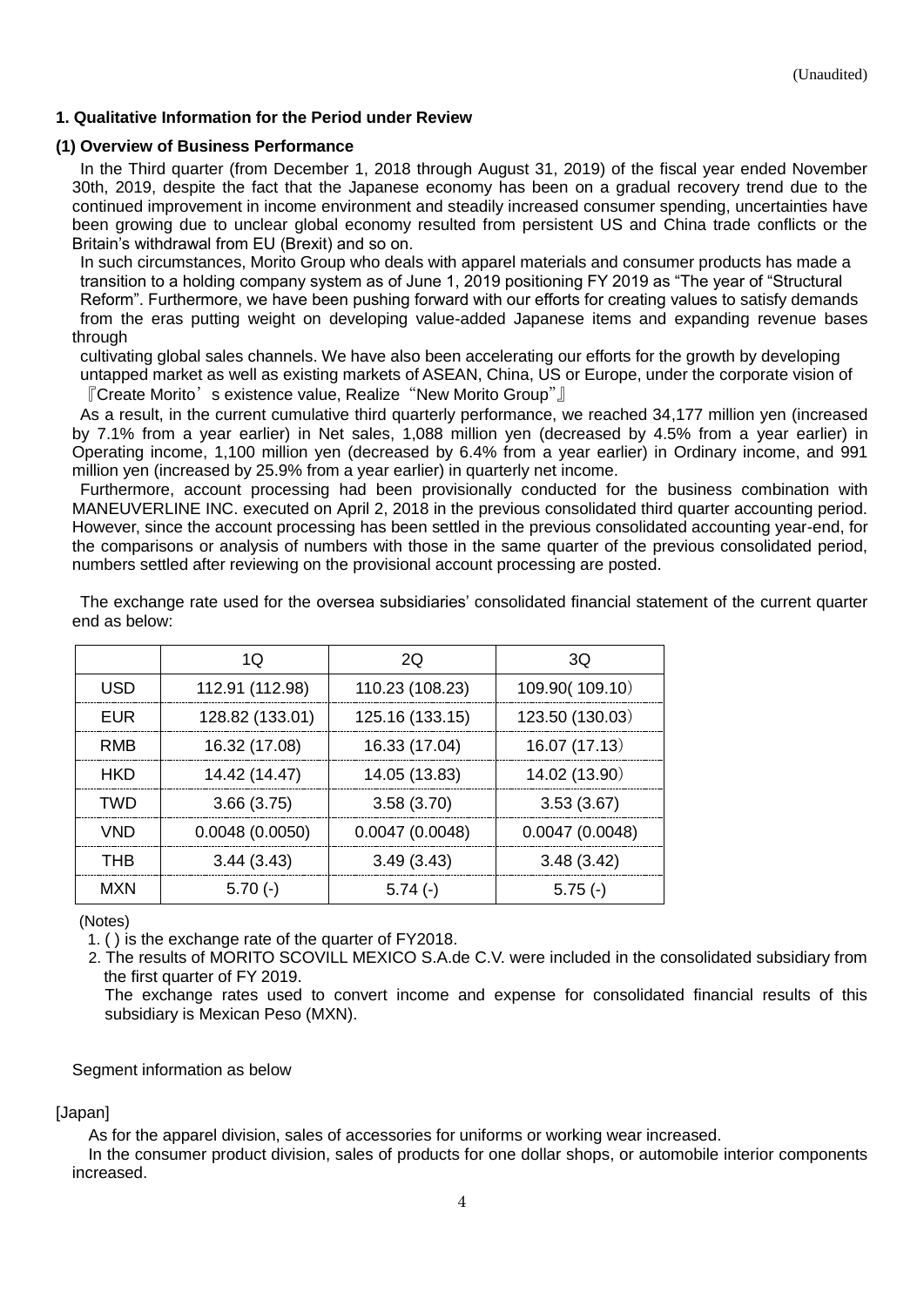Furthermore, since the results of MANEUVERLINE INC. which we acquired in April were included in the consolidated income statements from the third quarter of FY2018, sales from their businesses of importing and selling marine leisure and snowboarding, etc. increased in consolidated cumulative third quarter period. As a result, net sales reached 24,381 million yen (increased by 7.6% from a year earlier).

[Asia]

As for the apparel division, sales of the accessories to Japanese apparel manufacturers in Shanghai and to European apparel manufacturers in Hong Kong decreased.

In the consumer product division, sales of the interior automobile components to Japanese auto manufacturers in Shanghai and Thailand increased.

As a result, net sales reached 5,389 million yen (increased by 15.0% from a year earlier). [Europe and the U.S.]

As for the apparel division, sales of accessories to apparel manufacturers in the US decreased.

In the consumer product division, sales of interior automobile components to Japanese auto manufacturers in Europe increased.

As a result, net sales reached 445 million yen (decreased by 3.2% from a year earlier).

#### <span id="page-4-0"></span>**(2) Forecast of Consolidated Business Results and other Forward-looking Informantion**

Currently, there has no change in the consolidated forecast of FY2019 which was announced in 11<sup>th</sup> January, 2019.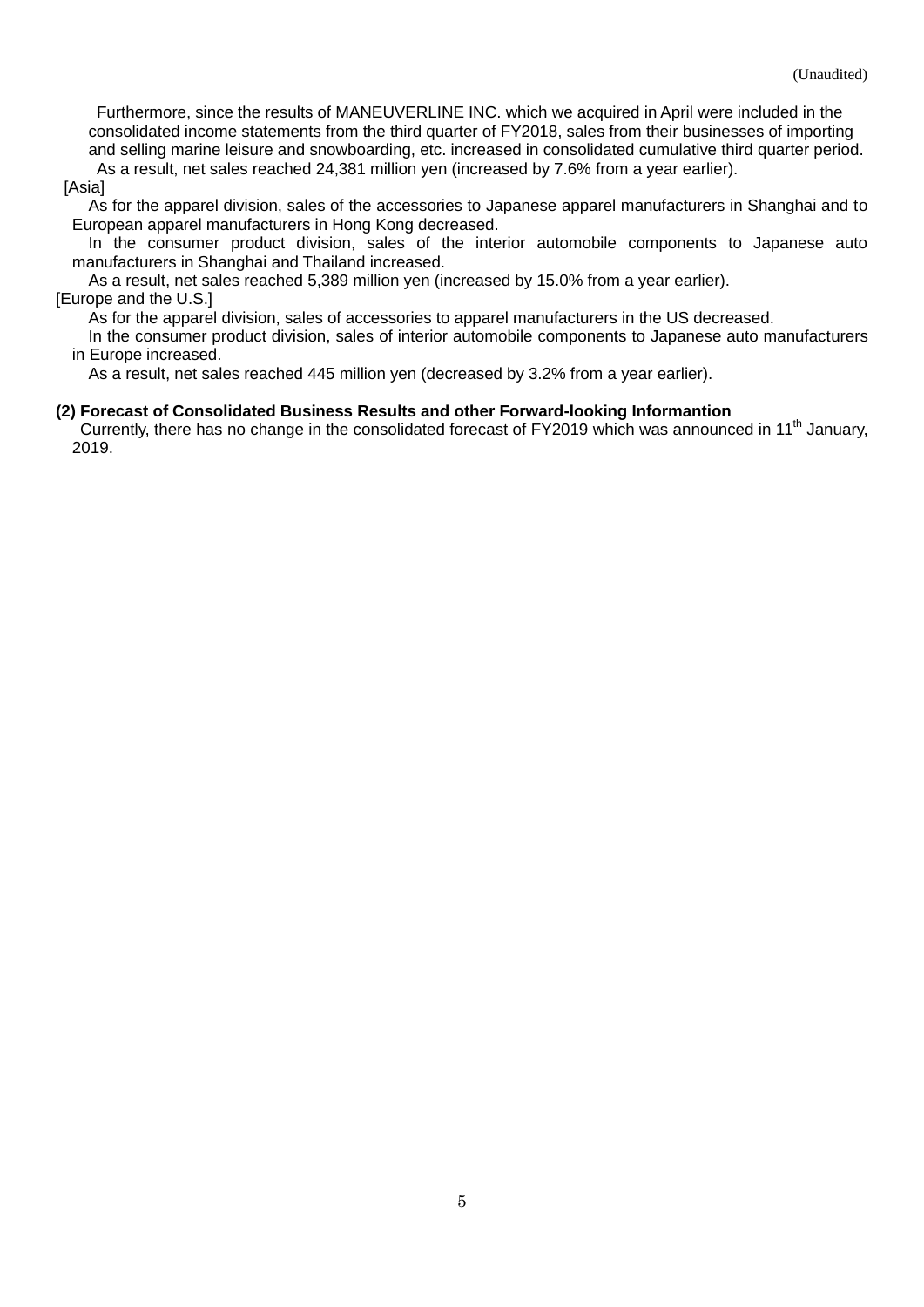# <span id="page-5-0"></span>**2. Quarterly Consolidated Financial Statements**

# <span id="page-5-1"></span>**(1) Quarterly Consolidated Balance Sheets**

| (As of November 30, 2018)<br>(As of August 31, 2019)<br>Thousands of yen<br>Thousands of yen<br><b>Assets</b><br><b>Current assets</b><br>9,343,274<br>Cash and deposits<br>Notes and accounts receivable<br>12,008,498<br>Inventory<br>5,406,890<br>Other current assets<br>859,513<br>Allowance for doubtful accounts<br>$\triangle$ 38,224<br>$\triangle$ 35,085<br><b>Total current assets</b><br>27,579,953<br>26,781,495<br><b>Fixed assets</b><br><b>Tangible fixed assets</b><br>Land<br>4,332,821<br>4,074,789<br>Other tangible fixed assets<br>5,813,996<br>5,790,483<br><b>Total tangible fixed assets</b><br>10,146,818<br>9,865,272<br>Intangible fixed assets<br>Goodwill<br>3,196,351<br>2,894,385<br>Other Intangible fixed assets<br>1,156,215<br>1,174,600<br><b>Total intangible fixed assets</b><br>4,352,566<br>4,068,986<br>Investments and other fixed assets<br>Investment securities<br>4,727,033<br>3,947,045<br>Net defined benefit asset<br>237,765<br>223,110<br>Other fixed assets<br>1,033,134<br>1,122,791<br>Allowance for doubtful account<br>$\triangle$ 75,148<br>$\triangle$ 75,287<br>Total investments and other fixed assets<br>5,922,784<br>5,217,659<br><b>Total fixed assets</b><br>20,422,170<br>19,151,917<br>Deferred assets<br>9,802<br>6,652<br><b>Total assets</b><br>45,940,065<br>48,011,926<br><b>Liabilities</b><br><b>Current liabilities</b><br>4,838,663<br>Notes and accounts payable<br>4,500,593<br>Short-term loans payable<br>200,000<br>50,000<br>Current portion of bonds<br>400,000<br>400,000<br>Current portion of long-term debt<br>749,146<br>506,666<br>128,612<br>Accrued tax payable<br>413,097<br>Reserve for bonuses<br>225,231<br>290,556<br>Reserve for director's bonuses<br>56,929<br>64,053<br>1,482,311<br>1.665.881<br>Other current liabilities<br><b>Total current liabilities</b><br>7,926,394<br>8,045,348<br><b>Fixed liabilities</b><br>600,000<br>Bonds payable<br>Long-term debt<br>3,667,331<br>2,807,090<br>Provision for retirement benefit by stock<br>26,501<br>33,595<br>Provision for director's retirement benefit<br>48,583<br>55,024<br>Provision for director's retirement benefit by stock<br>71,040<br>50,980<br>20,367<br>19,322<br>Provision for environmental measures<br>894,881<br>865,351<br>Net defined benefit liability<br>Other fixed liabilities<br>1,797,615<br>1,646,608<br><b>Total fixed liabilities</b><br>5,877,973<br>7,126,319<br><b>Total liabilities</b><br>15,052,714 | FY 2018 | FY 2019    |
|---------------------------------------------------------------------------------------------------------------------------------------------------------------------------------------------------------------------------------------------------------------------------------------------------------------------------------------------------------------------------------------------------------------------------------------------------------------------------------------------------------------------------------------------------------------------------------------------------------------------------------------------------------------------------------------------------------------------------------------------------------------------------------------------------------------------------------------------------------------------------------------------------------------------------------------------------------------------------------------------------------------------------------------------------------------------------------------------------------------------------------------------------------------------------------------------------------------------------------------------------------------------------------------------------------------------------------------------------------------------------------------------------------------------------------------------------------------------------------------------------------------------------------------------------------------------------------------------------------------------------------------------------------------------------------------------------------------------------------------------------------------------------------------------------------------------------------------------------------------------------------------------------------------------------------------------------------------------------------------------------------------------------------------------------------------------------------------------------------------------------------------------------------------------------------------------------------------------------------------------------------------------------------------------------------------------------------------------------------------------------------------------------------------------------------------------------------------------------------------------------|---------|------------|
|                                                                                                                                                                                                                                                                                                                                                                                                                                                                                                                                                                                                                                                                                                                                                                                                                                                                                                                                                                                                                                                                                                                                                                                                                                                                                                                                                                                                                                                                                                                                                                                                                                                                                                                                                                                                                                                                                                                                                                                                                                                                                                                                                                                                                                                                                                                                                                                                                                                                                                   |         |            |
|                                                                                                                                                                                                                                                                                                                                                                                                                                                                                                                                                                                                                                                                                                                                                                                                                                                                                                                                                                                                                                                                                                                                                                                                                                                                                                                                                                                                                                                                                                                                                                                                                                                                                                                                                                                                                                                                                                                                                                                                                                                                                                                                                                                                                                                                                                                                                                                                                                                                                                   |         |            |
|                                                                                                                                                                                                                                                                                                                                                                                                                                                                                                                                                                                                                                                                                                                                                                                                                                                                                                                                                                                                                                                                                                                                                                                                                                                                                                                                                                                                                                                                                                                                                                                                                                                                                                                                                                                                                                                                                                                                                                                                                                                                                                                                                                                                                                                                                                                                                                                                                                                                                                   |         |            |
|                                                                                                                                                                                                                                                                                                                                                                                                                                                                                                                                                                                                                                                                                                                                                                                                                                                                                                                                                                                                                                                                                                                                                                                                                                                                                                                                                                                                                                                                                                                                                                                                                                                                                                                                                                                                                                                                                                                                                                                                                                                                                                                                                                                                                                                                                                                                                                                                                                                                                                   |         |            |
|                                                                                                                                                                                                                                                                                                                                                                                                                                                                                                                                                                                                                                                                                                                                                                                                                                                                                                                                                                                                                                                                                                                                                                                                                                                                                                                                                                                                                                                                                                                                                                                                                                                                                                                                                                                                                                                                                                                                                                                                                                                                                                                                                                                                                                                                                                                                                                                                                                                                                                   |         | 10,123,347 |
|                                                                                                                                                                                                                                                                                                                                                                                                                                                                                                                                                                                                                                                                                                                                                                                                                                                                                                                                                                                                                                                                                                                                                                                                                                                                                                                                                                                                                                                                                                                                                                                                                                                                                                                                                                                                                                                                                                                                                                                                                                                                                                                                                                                                                                                                                                                                                                                                                                                                                                   |         | 10,653,508 |
|                                                                                                                                                                                                                                                                                                                                                                                                                                                                                                                                                                                                                                                                                                                                                                                                                                                                                                                                                                                                                                                                                                                                                                                                                                                                                                                                                                                                                                                                                                                                                                                                                                                                                                                                                                                                                                                                                                                                                                                                                                                                                                                                                                                                                                                                                                                                                                                                                                                                                                   |         | 5,574,164  |
|                                                                                                                                                                                                                                                                                                                                                                                                                                                                                                                                                                                                                                                                                                                                                                                                                                                                                                                                                                                                                                                                                                                                                                                                                                                                                                                                                                                                                                                                                                                                                                                                                                                                                                                                                                                                                                                                                                                                                                                                                                                                                                                                                                                                                                                                                                                                                                                                                                                                                                   |         | 465,560    |
|                                                                                                                                                                                                                                                                                                                                                                                                                                                                                                                                                                                                                                                                                                                                                                                                                                                                                                                                                                                                                                                                                                                                                                                                                                                                                                                                                                                                                                                                                                                                                                                                                                                                                                                                                                                                                                                                                                                                                                                                                                                                                                                                                                                                                                                                                                                                                                                                                                                                                                   |         |            |
|                                                                                                                                                                                                                                                                                                                                                                                                                                                                                                                                                                                                                                                                                                                                                                                                                                                                                                                                                                                                                                                                                                                                                                                                                                                                                                                                                                                                                                                                                                                                                                                                                                                                                                                                                                                                                                                                                                                                                                                                                                                                                                                                                                                                                                                                                                                                                                                                                                                                                                   |         |            |
|                                                                                                                                                                                                                                                                                                                                                                                                                                                                                                                                                                                                                                                                                                                                                                                                                                                                                                                                                                                                                                                                                                                                                                                                                                                                                                                                                                                                                                                                                                                                                                                                                                                                                                                                                                                                                                                                                                                                                                                                                                                                                                                                                                                                                                                                                                                                                                                                                                                                                                   |         |            |
|                                                                                                                                                                                                                                                                                                                                                                                                                                                                                                                                                                                                                                                                                                                                                                                                                                                                                                                                                                                                                                                                                                                                                                                                                                                                                                                                                                                                                                                                                                                                                                                                                                                                                                                                                                                                                                                                                                                                                                                                                                                                                                                                                                                                                                                                                                                                                                                                                                                                                                   |         |            |
|                                                                                                                                                                                                                                                                                                                                                                                                                                                                                                                                                                                                                                                                                                                                                                                                                                                                                                                                                                                                                                                                                                                                                                                                                                                                                                                                                                                                                                                                                                                                                                                                                                                                                                                                                                                                                                                                                                                                                                                                                                                                                                                                                                                                                                                                                                                                                                                                                                                                                                   |         |            |
|                                                                                                                                                                                                                                                                                                                                                                                                                                                                                                                                                                                                                                                                                                                                                                                                                                                                                                                                                                                                                                                                                                                                                                                                                                                                                                                                                                                                                                                                                                                                                                                                                                                                                                                                                                                                                                                                                                                                                                                                                                                                                                                                                                                                                                                                                                                                                                                                                                                                                                   |         |            |
|                                                                                                                                                                                                                                                                                                                                                                                                                                                                                                                                                                                                                                                                                                                                                                                                                                                                                                                                                                                                                                                                                                                                                                                                                                                                                                                                                                                                                                                                                                                                                                                                                                                                                                                                                                                                                                                                                                                                                                                                                                                                                                                                                                                                                                                                                                                                                                                                                                                                                                   |         |            |
|                                                                                                                                                                                                                                                                                                                                                                                                                                                                                                                                                                                                                                                                                                                                                                                                                                                                                                                                                                                                                                                                                                                                                                                                                                                                                                                                                                                                                                                                                                                                                                                                                                                                                                                                                                                                                                                                                                                                                                                                                                                                                                                                                                                                                                                                                                                                                                                                                                                                                                   |         |            |
|                                                                                                                                                                                                                                                                                                                                                                                                                                                                                                                                                                                                                                                                                                                                                                                                                                                                                                                                                                                                                                                                                                                                                                                                                                                                                                                                                                                                                                                                                                                                                                                                                                                                                                                                                                                                                                                                                                                                                                                                                                                                                                                                                                                                                                                                                                                                                                                                                                                                                                   |         |            |
|                                                                                                                                                                                                                                                                                                                                                                                                                                                                                                                                                                                                                                                                                                                                                                                                                                                                                                                                                                                                                                                                                                                                                                                                                                                                                                                                                                                                                                                                                                                                                                                                                                                                                                                                                                                                                                                                                                                                                                                                                                                                                                                                                                                                                                                                                                                                                                                                                                                                                                   |         |            |
|                                                                                                                                                                                                                                                                                                                                                                                                                                                                                                                                                                                                                                                                                                                                                                                                                                                                                                                                                                                                                                                                                                                                                                                                                                                                                                                                                                                                                                                                                                                                                                                                                                                                                                                                                                                                                                                                                                                                                                                                                                                                                                                                                                                                                                                                                                                                                                                                                                                                                                   |         |            |
|                                                                                                                                                                                                                                                                                                                                                                                                                                                                                                                                                                                                                                                                                                                                                                                                                                                                                                                                                                                                                                                                                                                                                                                                                                                                                                                                                                                                                                                                                                                                                                                                                                                                                                                                                                                                                                                                                                                                                                                                                                                                                                                                                                                                                                                                                                                                                                                                                                                                                                   |         |            |
|                                                                                                                                                                                                                                                                                                                                                                                                                                                                                                                                                                                                                                                                                                                                                                                                                                                                                                                                                                                                                                                                                                                                                                                                                                                                                                                                                                                                                                                                                                                                                                                                                                                                                                                                                                                                                                                                                                                                                                                                                                                                                                                                                                                                                                                                                                                                                                                                                                                                                                   |         |            |
|                                                                                                                                                                                                                                                                                                                                                                                                                                                                                                                                                                                                                                                                                                                                                                                                                                                                                                                                                                                                                                                                                                                                                                                                                                                                                                                                                                                                                                                                                                                                                                                                                                                                                                                                                                                                                                                                                                                                                                                                                                                                                                                                                                                                                                                                                                                                                                                                                                                                                                   |         |            |
|                                                                                                                                                                                                                                                                                                                                                                                                                                                                                                                                                                                                                                                                                                                                                                                                                                                                                                                                                                                                                                                                                                                                                                                                                                                                                                                                                                                                                                                                                                                                                                                                                                                                                                                                                                                                                                                                                                                                                                                                                                                                                                                                                                                                                                                                                                                                                                                                                                                                                                   |         |            |
|                                                                                                                                                                                                                                                                                                                                                                                                                                                                                                                                                                                                                                                                                                                                                                                                                                                                                                                                                                                                                                                                                                                                                                                                                                                                                                                                                                                                                                                                                                                                                                                                                                                                                                                                                                                                                                                                                                                                                                                                                                                                                                                                                                                                                                                                                                                                                                                                                                                                                                   |         |            |
|                                                                                                                                                                                                                                                                                                                                                                                                                                                                                                                                                                                                                                                                                                                                                                                                                                                                                                                                                                                                                                                                                                                                                                                                                                                                                                                                                                                                                                                                                                                                                                                                                                                                                                                                                                                                                                                                                                                                                                                                                                                                                                                                                                                                                                                                                                                                                                                                                                                                                                   |         |            |
|                                                                                                                                                                                                                                                                                                                                                                                                                                                                                                                                                                                                                                                                                                                                                                                                                                                                                                                                                                                                                                                                                                                                                                                                                                                                                                                                                                                                                                                                                                                                                                                                                                                                                                                                                                                                                                                                                                                                                                                                                                                                                                                                                                                                                                                                                                                                                                                                                                                                                                   |         |            |
|                                                                                                                                                                                                                                                                                                                                                                                                                                                                                                                                                                                                                                                                                                                                                                                                                                                                                                                                                                                                                                                                                                                                                                                                                                                                                                                                                                                                                                                                                                                                                                                                                                                                                                                                                                                                                                                                                                                                                                                                                                                                                                                                                                                                                                                                                                                                                                                                                                                                                                   |         |            |
|                                                                                                                                                                                                                                                                                                                                                                                                                                                                                                                                                                                                                                                                                                                                                                                                                                                                                                                                                                                                                                                                                                                                                                                                                                                                                                                                                                                                                                                                                                                                                                                                                                                                                                                                                                                                                                                                                                                                                                                                                                                                                                                                                                                                                                                                                                                                                                                                                                                                                                   |         |            |
|                                                                                                                                                                                                                                                                                                                                                                                                                                                                                                                                                                                                                                                                                                                                                                                                                                                                                                                                                                                                                                                                                                                                                                                                                                                                                                                                                                                                                                                                                                                                                                                                                                                                                                                                                                                                                                                                                                                                                                                                                                                                                                                                                                                                                                                                                                                                                                                                                                                                                                   |         |            |
|                                                                                                                                                                                                                                                                                                                                                                                                                                                                                                                                                                                                                                                                                                                                                                                                                                                                                                                                                                                                                                                                                                                                                                                                                                                                                                                                                                                                                                                                                                                                                                                                                                                                                                                                                                                                                                                                                                                                                                                                                                                                                                                                                                                                                                                                                                                                                                                                                                                                                                   |         |            |
|                                                                                                                                                                                                                                                                                                                                                                                                                                                                                                                                                                                                                                                                                                                                                                                                                                                                                                                                                                                                                                                                                                                                                                                                                                                                                                                                                                                                                                                                                                                                                                                                                                                                                                                                                                                                                                                                                                                                                                                                                                                                                                                                                                                                                                                                                                                                                                                                                                                                                                   |         |            |
|                                                                                                                                                                                                                                                                                                                                                                                                                                                                                                                                                                                                                                                                                                                                                                                                                                                                                                                                                                                                                                                                                                                                                                                                                                                                                                                                                                                                                                                                                                                                                                                                                                                                                                                                                                                                                                                                                                                                                                                                                                                                                                                                                                                                                                                                                                                                                                                                                                                                                                   |         |            |
|                                                                                                                                                                                                                                                                                                                                                                                                                                                                                                                                                                                                                                                                                                                                                                                                                                                                                                                                                                                                                                                                                                                                                                                                                                                                                                                                                                                                                                                                                                                                                                                                                                                                                                                                                                                                                                                                                                                                                                                                                                                                                                                                                                                                                                                                                                                                                                                                                                                                                                   |         |            |
|                                                                                                                                                                                                                                                                                                                                                                                                                                                                                                                                                                                                                                                                                                                                                                                                                                                                                                                                                                                                                                                                                                                                                                                                                                                                                                                                                                                                                                                                                                                                                                                                                                                                                                                                                                                                                                                                                                                                                                                                                                                                                                                                                                                                                                                                                                                                                                                                                                                                                                   |         |            |
|                                                                                                                                                                                                                                                                                                                                                                                                                                                                                                                                                                                                                                                                                                                                                                                                                                                                                                                                                                                                                                                                                                                                                                                                                                                                                                                                                                                                                                                                                                                                                                                                                                                                                                                                                                                                                                                                                                                                                                                                                                                                                                                                                                                                                                                                                                                                                                                                                                                                                                   |         |            |
|                                                                                                                                                                                                                                                                                                                                                                                                                                                                                                                                                                                                                                                                                                                                                                                                                                                                                                                                                                                                                                                                                                                                                                                                                                                                                                                                                                                                                                                                                                                                                                                                                                                                                                                                                                                                                                                                                                                                                                                                                                                                                                                                                                                                                                                                                                                                                                                                                                                                                                   |         |            |
|                                                                                                                                                                                                                                                                                                                                                                                                                                                                                                                                                                                                                                                                                                                                                                                                                                                                                                                                                                                                                                                                                                                                                                                                                                                                                                                                                                                                                                                                                                                                                                                                                                                                                                                                                                                                                                                                                                                                                                                                                                                                                                                                                                                                                                                                                                                                                                                                                                                                                                   |         |            |
|                                                                                                                                                                                                                                                                                                                                                                                                                                                                                                                                                                                                                                                                                                                                                                                                                                                                                                                                                                                                                                                                                                                                                                                                                                                                                                                                                                                                                                                                                                                                                                                                                                                                                                                                                                                                                                                                                                                                                                                                                                                                                                                                                                                                                                                                                                                                                                                                                                                                                                   |         |            |
|                                                                                                                                                                                                                                                                                                                                                                                                                                                                                                                                                                                                                                                                                                                                                                                                                                                                                                                                                                                                                                                                                                                                                                                                                                                                                                                                                                                                                                                                                                                                                                                                                                                                                                                                                                                                                                                                                                                                                                                                                                                                                                                                                                                                                                                                                                                                                                                                                                                                                                   |         |            |
|                                                                                                                                                                                                                                                                                                                                                                                                                                                                                                                                                                                                                                                                                                                                                                                                                                                                                                                                                                                                                                                                                                                                                                                                                                                                                                                                                                                                                                                                                                                                                                                                                                                                                                                                                                                                                                                                                                                                                                                                                                                                                                                                                                                                                                                                                                                                                                                                                                                                                                   |         |            |
|                                                                                                                                                                                                                                                                                                                                                                                                                                                                                                                                                                                                                                                                                                                                                                                                                                                                                                                                                                                                                                                                                                                                                                                                                                                                                                                                                                                                                                                                                                                                                                                                                                                                                                                                                                                                                                                                                                                                                                                                                                                                                                                                                                                                                                                                                                                                                                                                                                                                                                   |         | 400,000    |
|                                                                                                                                                                                                                                                                                                                                                                                                                                                                                                                                                                                                                                                                                                                                                                                                                                                                                                                                                                                                                                                                                                                                                                                                                                                                                                                                                                                                                                                                                                                                                                                                                                                                                                                                                                                                                                                                                                                                                                                                                                                                                                                                                                                                                                                                                                                                                                                                                                                                                                   |         |            |
|                                                                                                                                                                                                                                                                                                                                                                                                                                                                                                                                                                                                                                                                                                                                                                                                                                                                                                                                                                                                                                                                                                                                                                                                                                                                                                                                                                                                                                                                                                                                                                                                                                                                                                                                                                                                                                                                                                                                                                                                                                                                                                                                                                                                                                                                                                                                                                                                                                                                                                   |         |            |
|                                                                                                                                                                                                                                                                                                                                                                                                                                                                                                                                                                                                                                                                                                                                                                                                                                                                                                                                                                                                                                                                                                                                                                                                                                                                                                                                                                                                                                                                                                                                                                                                                                                                                                                                                                                                                                                                                                                                                                                                                                                                                                                                                                                                                                                                                                                                                                                                                                                                                                   |         |            |
|                                                                                                                                                                                                                                                                                                                                                                                                                                                                                                                                                                                                                                                                                                                                                                                                                                                                                                                                                                                                                                                                                                                                                                                                                                                                                                                                                                                                                                                                                                                                                                                                                                                                                                                                                                                                                                                                                                                                                                                                                                                                                                                                                                                                                                                                                                                                                                                                                                                                                                   |         |            |
|                                                                                                                                                                                                                                                                                                                                                                                                                                                                                                                                                                                                                                                                                                                                                                                                                                                                                                                                                                                                                                                                                                                                                                                                                                                                                                                                                                                                                                                                                                                                                                                                                                                                                                                                                                                                                                                                                                                                                                                                                                                                                                                                                                                                                                                                                                                                                                                                                                                                                                   |         |            |
|                                                                                                                                                                                                                                                                                                                                                                                                                                                                                                                                                                                                                                                                                                                                                                                                                                                                                                                                                                                                                                                                                                                                                                                                                                                                                                                                                                                                                                                                                                                                                                                                                                                                                                                                                                                                                                                                                                                                                                                                                                                                                                                                                                                                                                                                                                                                                                                                                                                                                                   |         |            |
|                                                                                                                                                                                                                                                                                                                                                                                                                                                                                                                                                                                                                                                                                                                                                                                                                                                                                                                                                                                                                                                                                                                                                                                                                                                                                                                                                                                                                                                                                                                                                                                                                                                                                                                                                                                                                                                                                                                                                                                                                                                                                                                                                                                                                                                                                                                                                                                                                                                                                                   |         |            |
|                                                                                                                                                                                                                                                                                                                                                                                                                                                                                                                                                                                                                                                                                                                                                                                                                                                                                                                                                                                                                                                                                                                                                                                                                                                                                                                                                                                                                                                                                                                                                                                                                                                                                                                                                                                                                                                                                                                                                                                                                                                                                                                                                                                                                                                                                                                                                                                                                                                                                                   |         |            |
|                                                                                                                                                                                                                                                                                                                                                                                                                                                                                                                                                                                                                                                                                                                                                                                                                                                                                                                                                                                                                                                                                                                                                                                                                                                                                                                                                                                                                                                                                                                                                                                                                                                                                                                                                                                                                                                                                                                                                                                                                                                                                                                                                                                                                                                                                                                                                                                                                                                                                                   |         | 13,923,322 |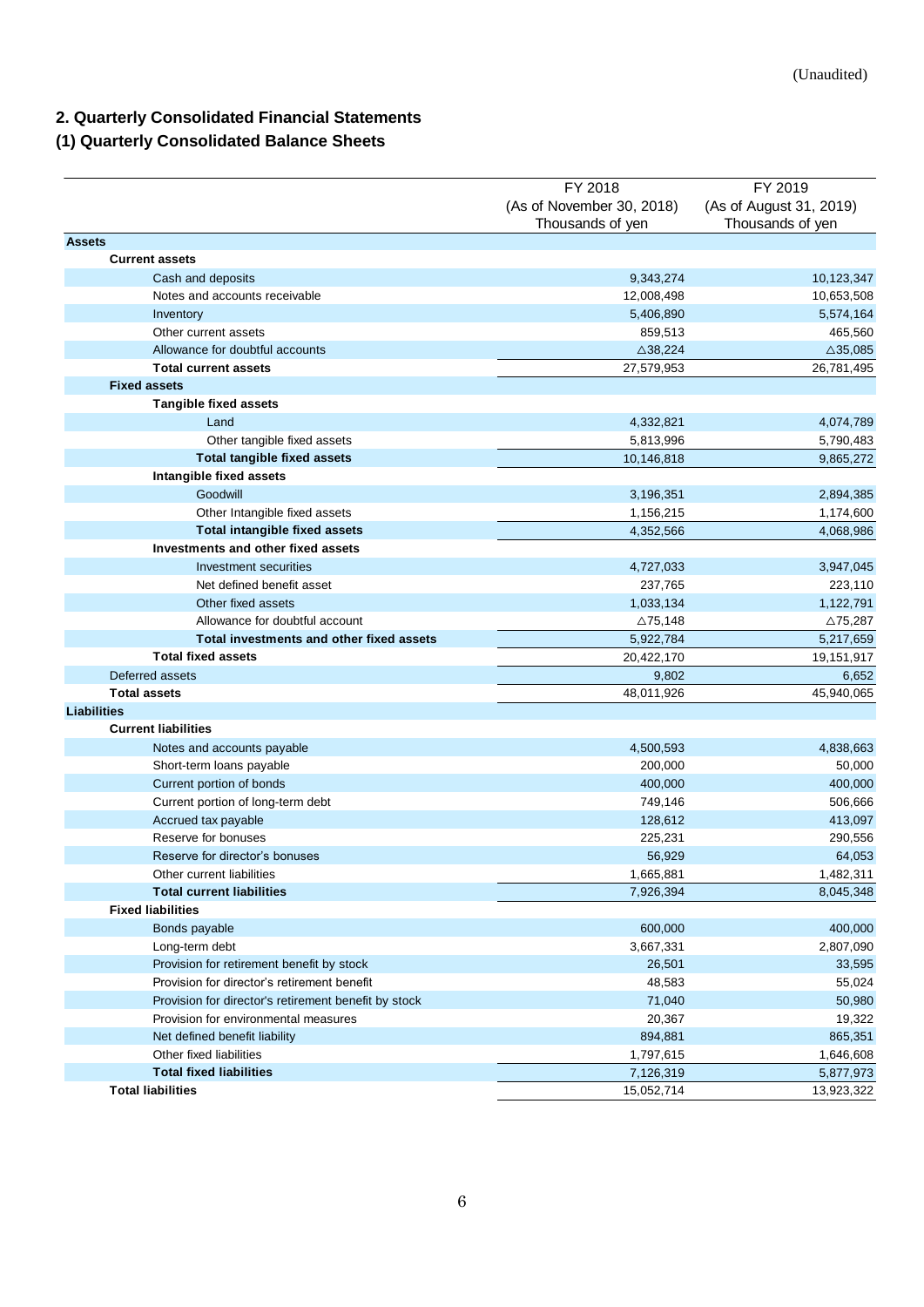|                                                       | FY 2018                   | FY 2019                 |
|-------------------------------------------------------|---------------------------|-------------------------|
|                                                       | (As of November 30, 2018) | (As of August 31, 2019) |
|                                                       | Thousands of yen          | Thousands of yen        |
| <b>Net Assets</b>                                     |                           |                         |
| Shareholders' equity                                  |                           |                         |
| Capital                                               | 3,532,492                 | 3,532,492               |
| Capital surplus                                       | 3,498,724                 | 3,503,243               |
| Retained earnings                                     | 25,277,180                | 25,660,860              |
| Treasury stock                                        | $\triangle$ 2,118,444     | △2,222,696              |
| Total shareholders' equity                            | 30,189,951                | 30,473,898              |
| Other comprehensive income                            |                           |                         |
| Valuation difference on available-for-sale securities | 1,409,695                 | 876,603                 |
| Deferred gains or losses on hedges                    | 451                       | $\triangle$ 226         |
| Difference in revaluation of land                     | 571,368                   | 451,115                 |
| Foreign currency translation adjustment               | 802,769                   | 206,970                 |
| Remeasurement of defined benefit plans                | $\triangle$ 68,550        | $\triangle$ 49,579      |
| Total other comprehensive income                      | 2,715,733                 | 1,484,884               |
| Subscription rights to shares                         | 53,526                    | 57,960                  |
| <b>Minority interests</b>                             |                           |                         |
| <b>Total net assets</b>                               | 32,959,212                | 32,016,743              |
| <b>Total liabilities and net assets</b>               | 48,011,926                | 45,940,065              |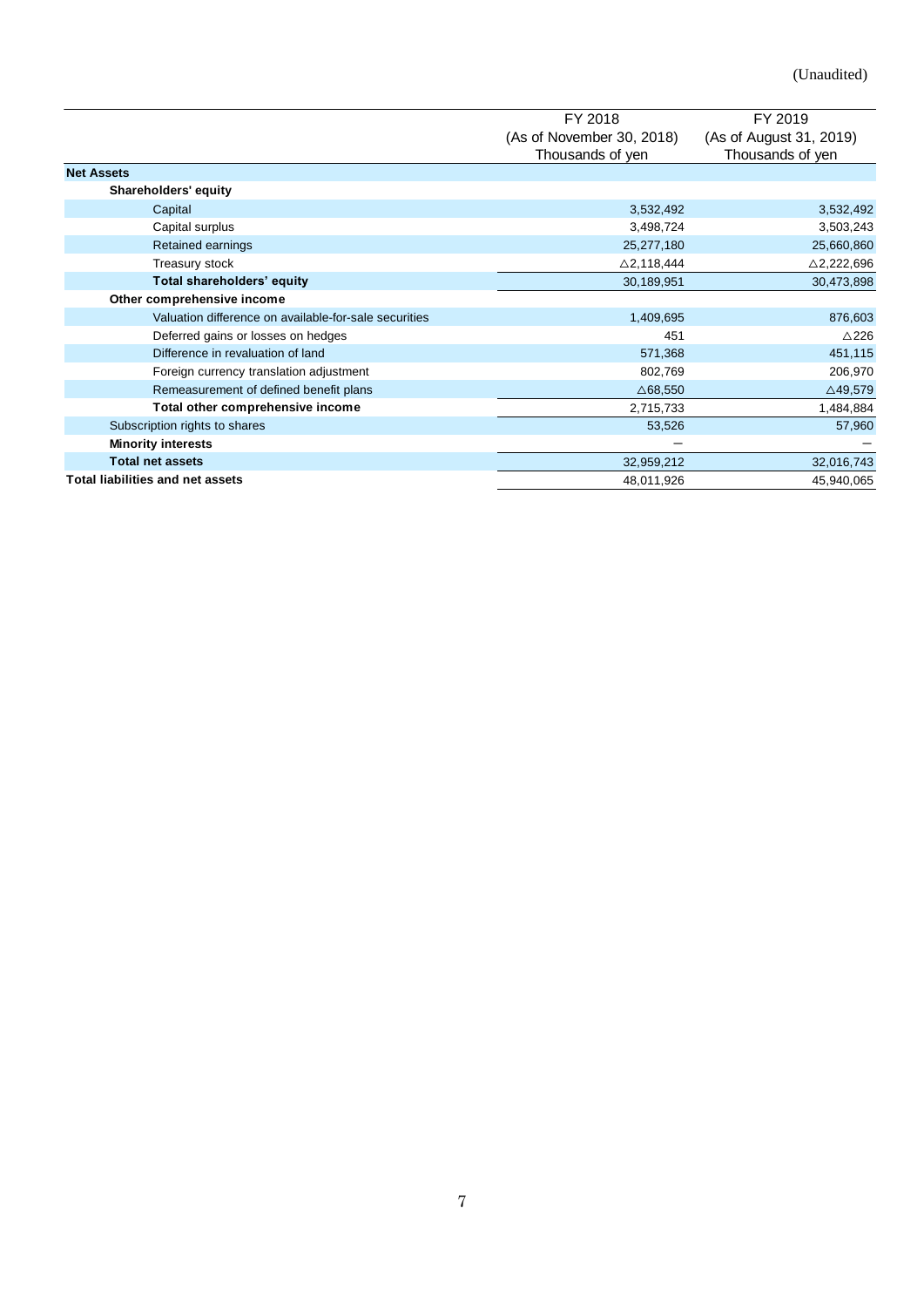# <span id="page-7-0"></span>**(2) Quarterly Consolidated Statements of Income and Consolidated Statements of Comprehensive Income**

Quarterly Consolidated Statements of Income

The Third Quarter accounting period

|                                                        | FY 2018                   | FY 2019                              |  |
|--------------------------------------------------------|---------------------------|--------------------------------------|--|
|                                                        | (December 1, 2017 through |                                      |  |
|                                                        | August 31, 2018)          | (December 1, 2018 through            |  |
|                                                        | Thousands of yen          | August 31, 2019)<br>Thousands of yen |  |
| <b>Net sales</b>                                       |                           |                                      |  |
| Cost of sales                                          | 31,900,857                | 34,177,031                           |  |
|                                                        | 23,411,326                | 25,021,525                           |  |
| <b>Gross profit</b>                                    | 8,489,531                 | 9,155,505                            |  |
| Total selling, general and administrative expense      | 7,349,298                 | 8,066,893                            |  |
| <b>Operating Income</b>                                | 1,140,233                 | 1,088,612                            |  |
| Non-operating income                                   |                           |                                      |  |
| Interest received                                      | 19,604                    | 20,829                               |  |
| Dividends received                                     | 55,096                    | 53,232                               |  |
| Rent on real estate                                    | 33,319                    | 50,507                               |  |
| Equity in earnings of affiliates                       | 42,366                    | 50,898                               |  |
| Other non-operating income                             | 49,282                    | 46,684                               |  |
| Total non-operating income                             | 199,669                   | 222,152                              |  |
| <b>Non-operating expenses</b>                          |                           |                                      |  |
| Interest paid                                          | 3,708                     | 6,912                                |  |
| Cash discount on sales                                 | 62,354                    | 63,422                               |  |
| Foreign Exchange Loss                                  | 24,373                    | 44,087                               |  |
| Others non-operating expense                           | 73,513                    | 96,213                               |  |
| Total non-operating expense                            | 163,949                   | 210,635                              |  |
| <b>Ordinary Income</b>                                 | 1,175,952                 | 1,100,129                            |  |
| <b>Extra ordinary income</b>                           |                           |                                      |  |
| Gains on sales of fixed assets                         | 16,387                    | 322,484                              |  |
| Gains on sales of investment securities                | 9,405                     | 85,339                               |  |
| Gain on reversal of subscription rights to shares      |                           | 367                                  |  |
| Total extra ordinary income                            | 25,793                    | 408,191                              |  |
| <b>Extra ordinary loss</b>                             |                           |                                      |  |
| Loss on sales of fixed assets                          | 273                       | 67                                   |  |
| Loss on disposal of fixed assets                       | 9,101                     | 4,037                                |  |
| Loss on sales of investment securities                 |                           | 415                                  |  |
| Loss of business restructuring                         | 39,416                    | 5,307                                |  |
| Total extra ordinary loss                              | 48,791                    | 9,827                                |  |
| Net income before taxes and other adjustment           | 1,152,954                 | 1,498,493                            |  |
| Corporate, inhabitant and business taxes               | 454,435                   | 570,954                              |  |
| Adjustments to corporate and other taxes               | $\triangle$ 88,812        | $\triangle$ 63,573                   |  |
| <b>Total income taxes</b>                              | 365,623                   | 507,380                              |  |
| Net income                                             | 787,331                   | 991,112                              |  |
| Profit(Loss) attributable to non-controlling interests |                           |                                      |  |
| Profit(Loss) attributable to owners of parent          | 787.331                   | 991,112                              |  |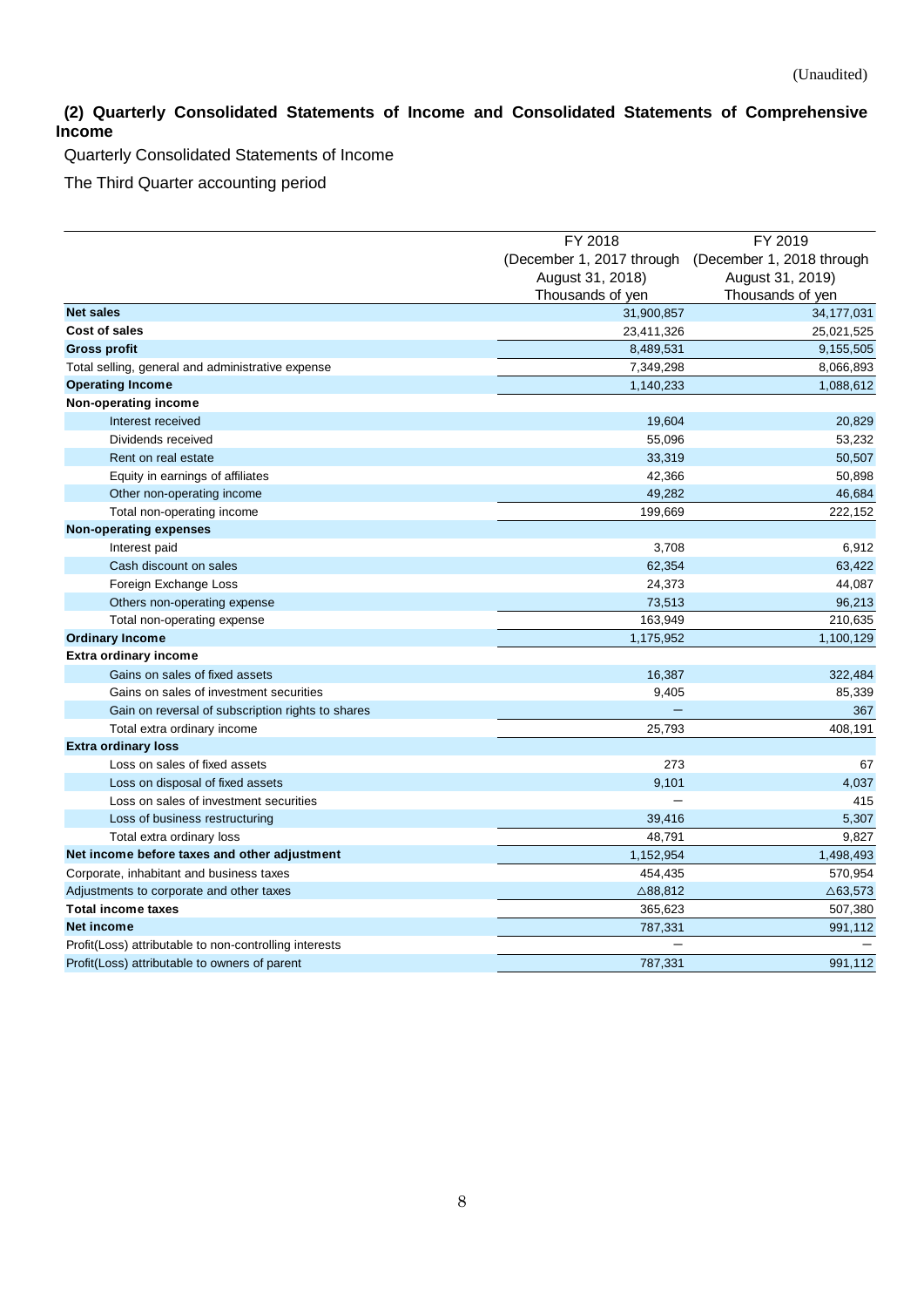# Quarterly Consolidated Statements of Comprehensive Income

# The Third Quarter accounting period

|                                                                                     | FY 2018                   | FY 2019                   |
|-------------------------------------------------------------------------------------|---------------------------|---------------------------|
|                                                                                     | (December 1, 2017 through | (December 1, 2018 through |
|                                                                                     | August 31, 2018)          | August 31, 2019)          |
|                                                                                     | Thousands of yen          | Thousands of yen          |
| Net Income                                                                          | 787,331                   | 991,112                   |
| Other comprehensive income                                                          |                           |                           |
| Unrealized gain(loss) on available-for-sale securities                              | $\triangle$ 233,120       | $\triangle$ 533,091       |
| Deferred gains or losses on hedges                                                  | 2.739                     | $\triangle$ 677           |
| Foreign currency translation adjustment                                             | $\triangle$ 242,035       | $\triangle$ 595,798       |
| Adjustments to retirement benefit                                                   | 4,534                     | 18,971                    |
| Share of other comprehensive income of associates accounted for using equity method | $\Delta$ 7                | $\triangle$ 0             |
| Total other comprehensive income                                                    | △467,888                  | △1,110,597                |
| Comprehensive income                                                                | 319,442                   | $\triangle$ 119,484       |
| (Breakdown)                                                                         |                           |                           |
| Comprehensive income attribute to the parent                                        | 319,442                   | $\triangle$ 119,484       |
| Comprehensive income attribute to the minority shareholders                         |                           |                           |

Comprehensive income attribute to the minority shareholders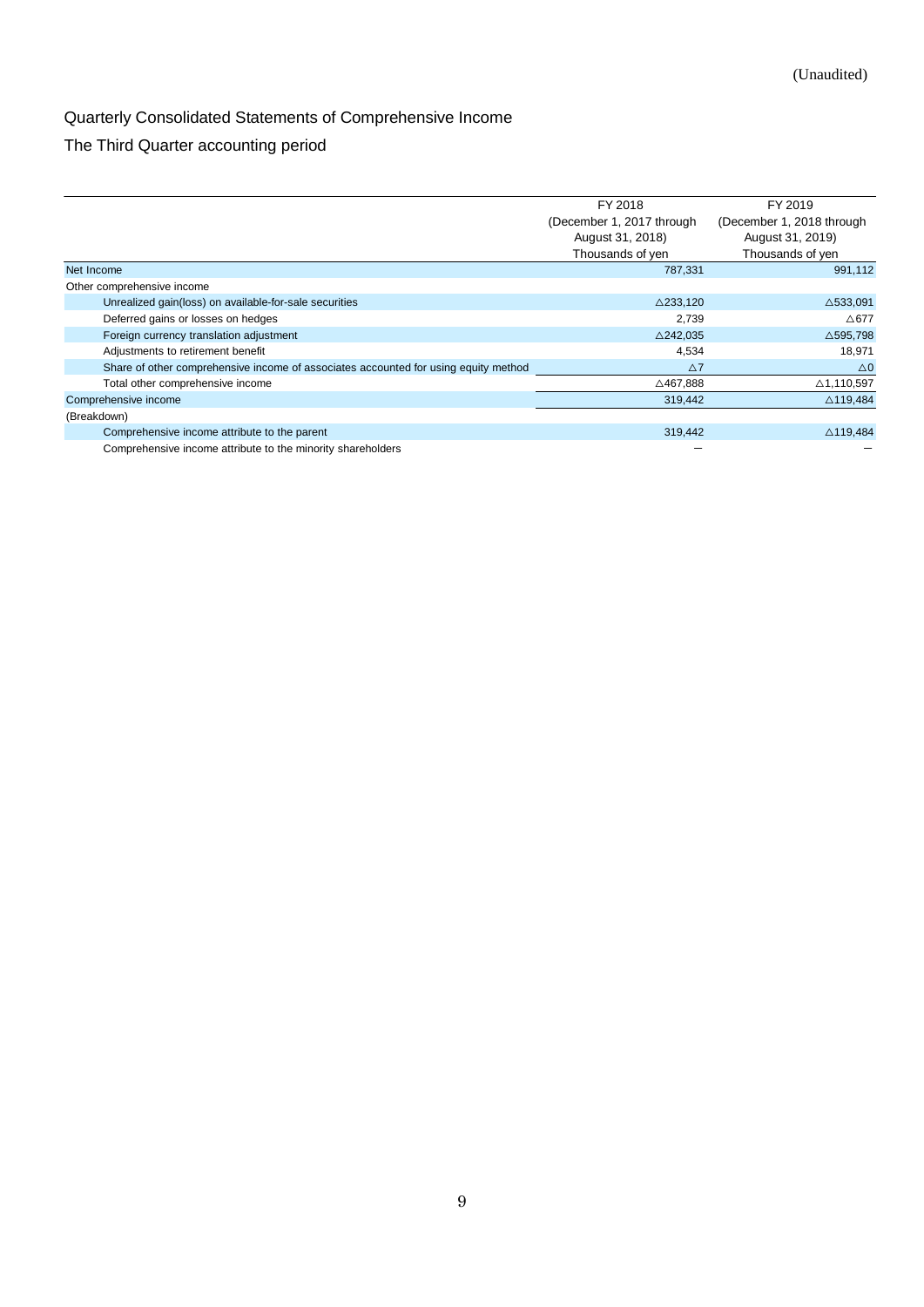# <span id="page-9-0"></span>**(3) Notes regarding Quarterly Consolidated Financial Statements**

<span id="page-9-1"></span>[Notes on assumption of going concern] Not applicable.

<span id="page-9-2"></span>[Notes on a Significant Change in Shareholders' Equity] Not applicable

## <span id="page-9-3"></span>[Additional Information]

(Adoption of "Partial Amendments to Accounting Standard for Tax Effect Accounting)

 We have started to adopt "Partial Amendments to Accounting Standard for Tax Effect Accounting(ASBJ Statement No. 28 issued on February 16, 2018) at the beginning of the first quarter of FY2019. Therefore, deferred tax assets are shown in the category of Investments and Other fixed assets, and deferred tax liabilities are shown in the category of Fixed Liabilities.

## <span id="page-9-4"></span>[Segment Information]

I. The Third Quarter of FY 2018 (December 1, 2017 through August 31, 2018)

1. The information on net sales, income or loss by reportable segment

|                                     |                    |           |           |            |                        | (Thousands of yen)              |
|-------------------------------------|--------------------|-----------|-----------|------------|------------------------|---------------------------------|
|                                     | Reportable Segment |           |           |            | Consolidated           |                                 |
|                                     | Japan              | Asia      | EU and US | Total      | Adjustment<br>(Note 1) | Statement<br>Amount<br>(Note 2) |
| <b>Net Sales</b>                    |                    |           |           |            |                        |                                 |
| Sales to external<br>customers      | 22,662,157         | 4,688,133 | 4,550,566 | 31,900,857 |                        | 31,900,857                      |
| Inter segment sales<br>and transfer | 1,895,887          | 2,474,549 | 40,620    | 4,411,057  | $\triangle$ 4,411,057  |                                 |
| Total                               | 24,558,044         | 7,162,682 | 4,591,187 | 36,311,915 | $\triangle$ 4,411,057  | 31,900,857                      |
| Segment income                      | 915,809            | 318,745   | 171,878   | 1,406,43   | $\triangle$ 266,199    | 1,140,233                       |

(Notes)

1. Adjustment of  $\triangle$ 266,199 thousand yen includes corporates expenses of  $\triangle$ 211,445 thousand yen that are not distributed to each reportable segment and other  $\triangle$  54,753 thousand yen.

2. The income in reportable segments is subsequently adjusted with the amount of operating income

in the quarterly consolidated profit and loss statements.

2. Impairment Loss on intangible assets or information on goodwill by reportable segment.

(Significant fluctuations in the amount of goodwill)

 The amount of goodwill is reported in the segment of "Japan" due to the acquisition of MANEUVERLINE INC. The increase in the amount of goodwill incurred from this event is 661,478 thousand yen in Consolidated Cumulative Results of the Third Quarter of FY2019. Besides, the above amount is included results after an important review on the originally allocated costs for the business combination was completed upon settling the provisional account processing as written in "Notes (Business Combination-related)"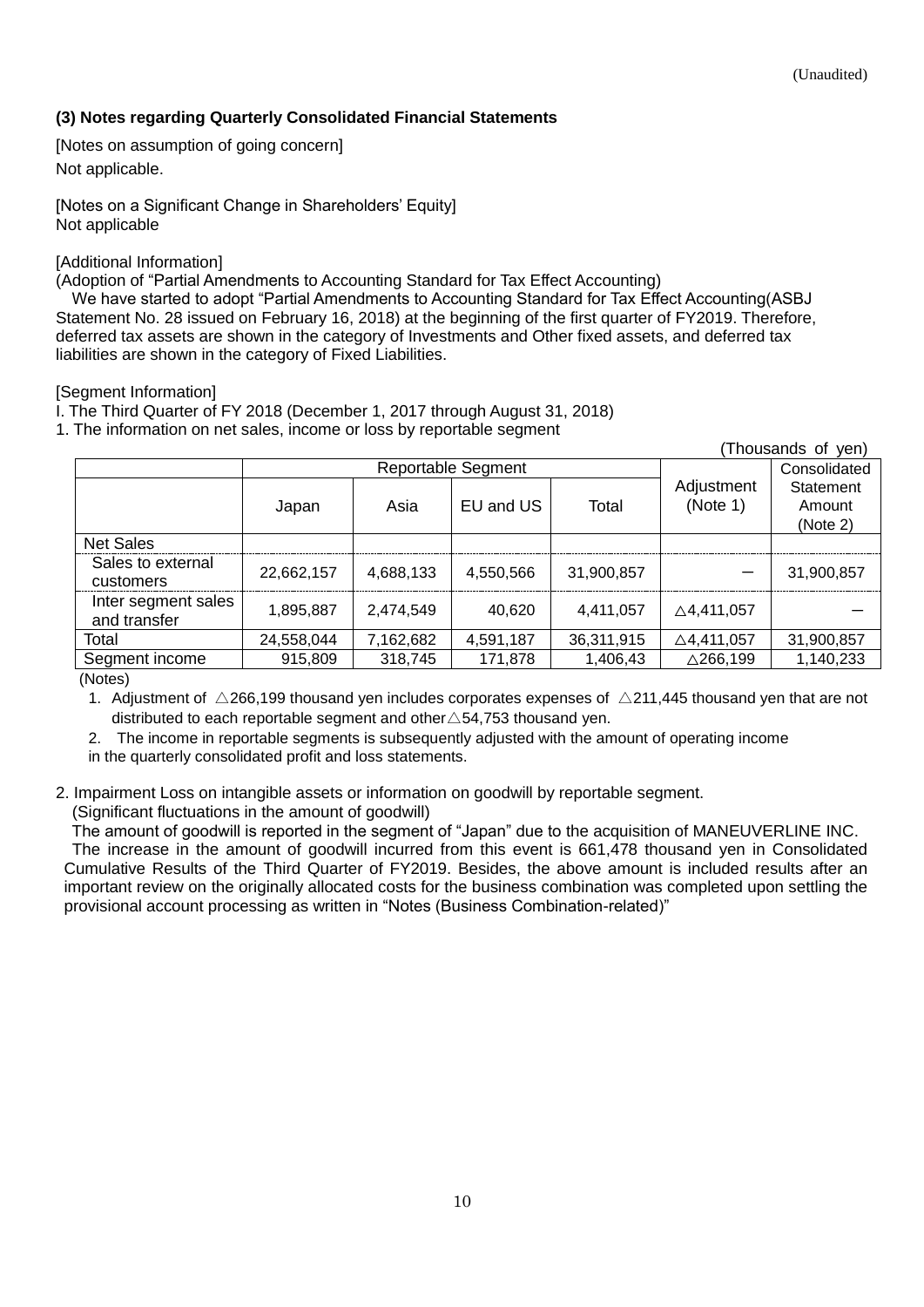## II. The Third Quarter of FY2019 (December 1, 2018 through August 31, 2019.)

#### 1. The information on net sales, income or loss by reportable segment

|                                     |                           |           |           |            |                        | (Thousands of yen)              |
|-------------------------------------|---------------------------|-----------|-----------|------------|------------------------|---------------------------------|
|                                     | <b>Reportable Segment</b> |           |           |            | Consolidated           |                                 |
|                                     | Japan                     | Asia      | EU and US | Total      | Adjustment<br>(Note 1) | Statement<br>Amount<br>(Note 2) |
| <b>Net Sales</b>                    |                           |           |           |            |                        |                                 |
| Sales to external<br>customers      | 24,381,730                | 5,389,914 | 4,405,385 | 34,177,031 |                        | 34,177,031                      |
| Inter segment sales<br>and transfer | 1.825.944                 | 1,914,478 | 13,340    | 3,753,763  | $\triangle$ 3,753,763  |                                 |
| Total                               | 26,207,675                | 7,304,393 | 4,418,726 | 37,930,795 | $\triangle$ 3,753,763  | 34,177,031                      |
| Segment income                      | 1,118,025                 | 385,196   | 147,667   | 1,650,889  | △562,277               | 1,088,612                       |

(Notes)

1. Adjustment of  $\triangle$ 562,277 thousand yen includes corporate expenses of  $\triangle$ 434,647 that are not distributed to each reportable segment and other∆127,629 thousand yen.

2. The amount of segment income is subsequently adjusted with operating profits on the consolidated quarterly profit and loss statements.

## 2. Changes in Reportable Segment t

(Changes of calculation methods for profits or losses in Reportable segment)

Along with our transition to a Holding Company system since the Consolidated Cumulative Third Quarter, we have changed the allocation basis of entity costs. Mainly, we have recorded group management costs incurred in Morito Co., Ltd, a holding company, in the account of entity costs instead of allocating it to each reportable segment.

With that change, comparing with the conventional method, segment profits of "Japan" increased by 182,203 thousand yen and adjustment of the segment profits decreased by 182,203 thousand yen.

### <span id="page-10-0"></span>[Business Combinations]

(Important review on the originally allocated costs for the business combination in comparative information)

 We have made a provisional account processing in the previous consolidated third quarter for the business combination with MANEUVERLINE INC. taken place in April 2, 2018, which was settled in the previous consolidated accounting year-end.

 With the settlement of this provisional account processing, an important review on the originally allocated costs for the business combination is reflected in comparative information included in the quarterly consolidated financial statements for the period of the current consolidated cumulative third quarter, and the amount of goodwill has been changed from 861,478 thousand yen to 661,478 thousand yen.

As a result, the amount of Goodwill amortization decreased by 5,000 thousand yen in the previous Consolidate Cumulative Third Quarter of the quarterly consolidated profit and loss statements, and operating profit, ordinary profit and quarterly net income before tax increased by 5,000 thousand yen respectively.

### <span id="page-10-1"></span>[Transactions under common control]

Transition to the Holding Company through corporate division

Morito has determined to conclude an Absorption-type Company Split Agreement with Morito Japan Co., Ltd (hereafter referred to as "Succession Company") at the board meeting held on December 13, 2018 in which Morito is a splitting company who is going to transfer itself to a holding company, and our businesses have been transferred to the Succession Company as of June 1, 2019. Along with this transition, Morito has transferred itself to a Holding Company as of June 1, 2019.

### 1. Outline of Corporate division

(1) Business functions subject to the division

 Manufacturing and selling accessories or parts for apparel products and automobile interior components, etc.